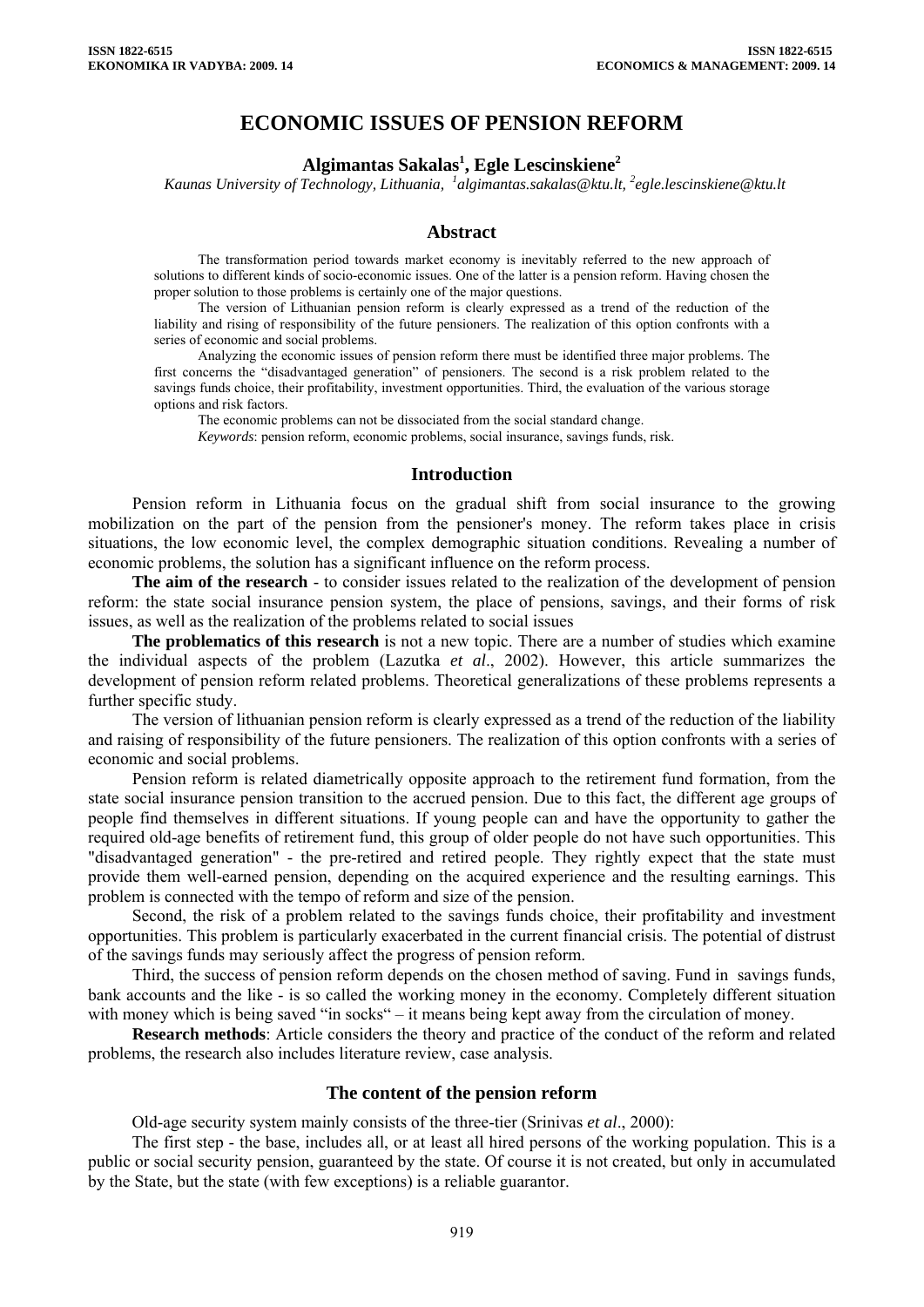The second stage - occupational pension schemes. They are provided by employers, their associations, trade unions. Participation in these is often a collective, under the employment contract act.

The third step - voluntary, individual insurance, which people take care of themselves.

This is based on the population criterion, each step includes the different amount of population. The first includes the most (often all or at least the major part of employees), the second different occupational groups of workers, and the third - only those individuals who insure themselves, voluntarily.

An analysis of pension-making models (Barr, 1998; Behrendt, 2000; Dubinas, 1992; Makinen, 1999, Palacios and Whitehouse, 1998) allows to distinguish the two diametrically opposite (private and public social security) and many intermediate variations. The specific choice of model is being affected not only by economic criteria but also by the social identity of the person and State responsibility of the priorities. These criteria also make an influence on Lithuania's pension reform. Established principles of the pension reform were being strongly influenced by the practice formed over a long period of time. This practice claims the people's fate to the country, and not taking responsibility for themselves. Mentioned principles were also influenced by the difficult financial situation which prevented the guarantee of pension notable size.

Launched in 1995, the content and the process of the pension system reform was examined in more detail in our article (Sakalas and Leščinskienė, 2006) and conference reports (Sakalas and Leščinskienė, 2004 and 2006), so this paper does not deal it in more detail. We can only note the main points:

- Focus on the pension reform to a gradual transition from the state social insurance to private insurance;
- The first stages of the reform change: the methodology for calculating the pension, the newly appointed pension rates which are often declining (the Pension Act, 1994);
- Established a direct dependence between paid contributions and benefits to obtain the desired size in the future;
- Initiated in 1999 the Pension Funds Act [8] introduced the possibility of additional private pension insurance;
- Financial crisis has slowed the tempo of the reform.

The review of pension reform (Sakalas and Leščinskienė, 2006) suggests that the pension reform process faced with a series of problems. This paper does not analyse the slowing down of the reform of the pension relating to the financial crisis (freezing of the pension growth, stabilization of a private accumulation, etc.).. However, there are a number of economic problems, whose resolution would make clearer the pension reform process and the interference which influences the process.

# **Economic issues of pension reform**

This article examines a number of the economic issues of the pension reform, whose resolution would allow a clearer understanding of both the setup options of the reform, as well as related obstacles. The examining of these issues is based on the following main points:

- The main aim of this reform is to minimize the state social insurance and transfer responsibility on the shoulders of future pensioners;
- The main objective is realized by reducing the compulsory state insurance contributions and increasing the private insurance contributions;
- The reform process aims to ensure social justice, the augmentation of pension amount for pensioners in all groups regardless of the legal retirement date;
- The principle of social justice does not mean that the recent level of pensions will remain unchanged. Perspective tendency would require to draw level to the EU countries in living standards, of course, regarding to the assessment of the economic development pace.

# **"The disadvantaged generation" of pensioners**

In this category we assign the part of pensioners and workers, which could not / can not use the accrual of pension benefits of the reform. Deserved criticism of the state pension system, however, need to remember that the maximum amount of pension used to guarantee, as compared to the working population, a relatively high standard of living of pensioners.

1991 the Republic of Lithuania State Social Insurance Act entered into force, consolidating the social insurance, finance and management, a distinction between the social security budget from the state budget, appeared the constant social security budget deficit, which affected the amount of payable pension. Lazutka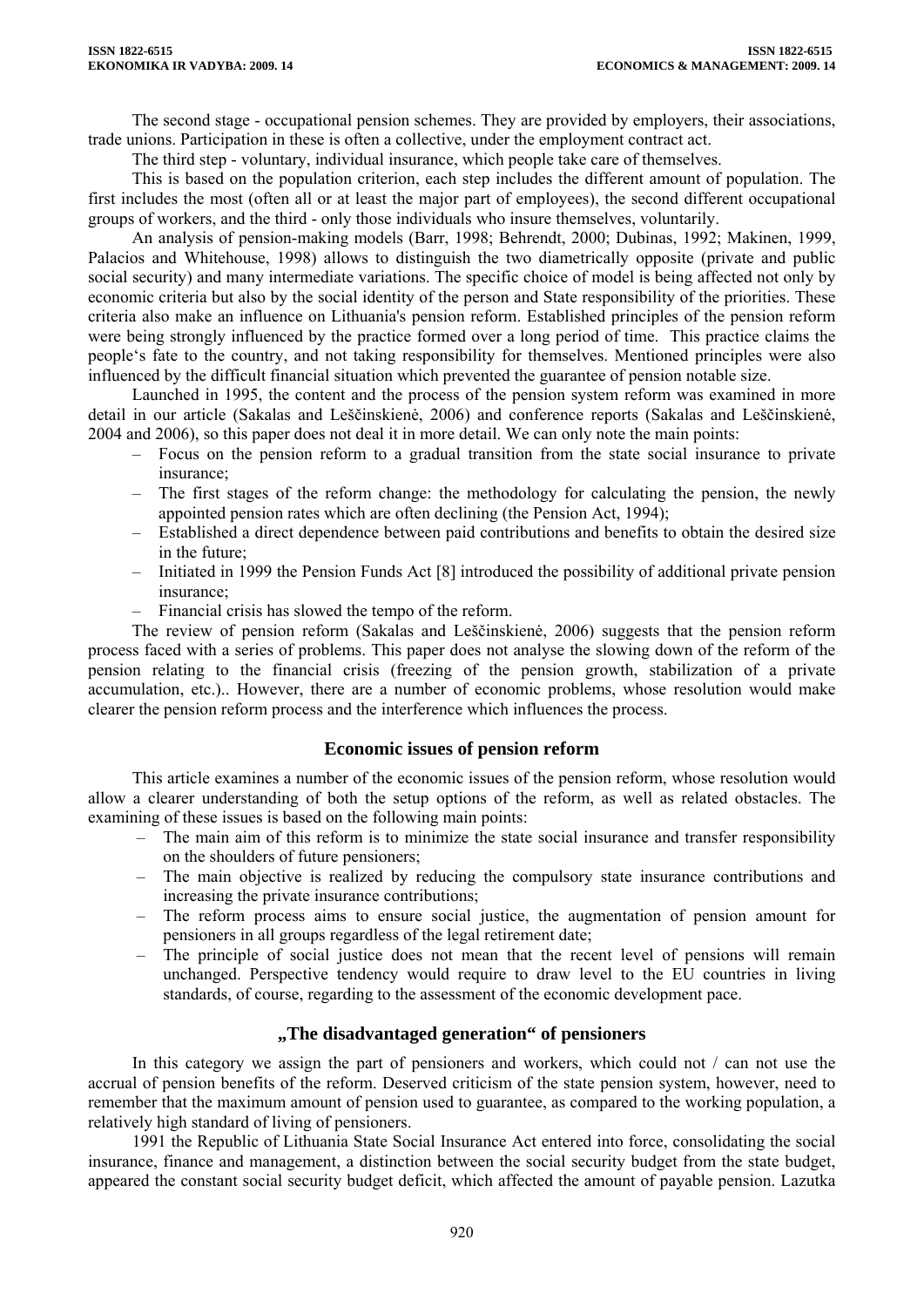R. (1995 and 2007) notes that the 1991-1993 year, the pension depreciated by almost four times. In this situation, the need for increased social benefits, the pension system did not meet the real economic situation, thus the increasing state social insurance fund budget deficit required to take the radical pension system reform, which was launched in 1995. Current economic situation (high unemployment, economic recession, income inequality, informal economy, companies bankruptcies, privatization, the gross domestic product, the purchasing power of savings) and the social effects (aging, birth rates decline, the number of dependents increase) highly influenced the state budget and state social insurance fund the budget deficit and the depreciation of the pension. 1995-01-01 The Republic of Lithuania Law on Social Insurance Pensions came into force [7], which substantially changed the situation. The reform was intended to link the contributions to the payments respectively by differentiating this proportion. Pensions were converted applying the rule based on decreasement prevention, pention indexation mechanism linked to the basic pension and restricted income (the rates approved by the Government), the retirement age had been started extending, established mandatory pension seniority of 30 years.

It result in a low old-age pension amount, a significant amount of social insurance fund budget deficit, despite the relatively high social security contributions paid by employers.

There were also formed a group of present pensioners and future pensioners, which is fully dependent on the size of pensions paid by the State, as they do not have access to the accumulation of pension funds increase opportunities. In 2001 the first Pension savings fund project has ensured that persons up to 40 years are obliged to participate in the pension program and those of age  $50 - in accumulation pension system does$ not participate, it has also provided the voluntary participation of other persons. While in October 2002 there was set a voluntary participation in cumulative funds of all persons, this has not changed the situation. So the group called *disadvantaged generation* formed(the people whose retirement after the age of 1995-01-01 and which is not appropriate to collect the funds of private pension funds), which must meet the State indexed pension. Second, they have equal rights to focus on the pension increase, which is being expected by the young workforce today.

These problems are not simple at the theoretical level:

- a long-term change in the amount of the pension, the assessment of demographic and economic change needs to be predicted;
- a break-even point, when the basic pension will have to be earned by the workforce, needs to be provided so the problem of the *disadvantaged generation* will become irrelevant.

Based on these projections there can be formed an amount of the employed state social insurance contributions, which would cover not only personal, but also the *disadvantaged generation*'s needs.

### **Risk problem of pension fund**

The accumulation of pension fund activity aims not to maintain the money entrusted to them, because this can be done by "protecting the money in a stocking". It aims at the significant increasement of the storage of the funds entrusted, while keeping sight at their security aspects. The main risk - the funds will be lost or diminished, for reasons beyond the control of the fund participants.

The main place where the risk of pension funds appears is investment. The optimum variant would be to allow for professional investment managers to invest freely, without restrictions, to ensure maximum return on investment, as well as competition so the participants of the pension funds could choose their investment strategy, risk profile and return on investment. Such an investment mode, where the manager decides where to invest the accumulated funds and the authorities of the rules does not impose any restriction is called the "reasonable man rule" (prudent man rule) (Morkūnienė, 1999). Investing on the basis of "reasonable man rule" is prevalent mainly in Anglo-Saxon countries, which have accumulated many years of investment experience and in those countries where is an investment tradition. Continental European countries, as a rule, usually impose some restrictions to the pension fund investments. In setting these requirements it is normaly going away from the particular internal and external conditions that determine their level of risk.

**Inside risk** is associated with the loss of opportunity for the pension fund's fault. In most cases, it is determined by an insufficient Fund staff competence, the low level of fund administration, and the like. There can be named such types of internal risks:

*1. Quality of administration.*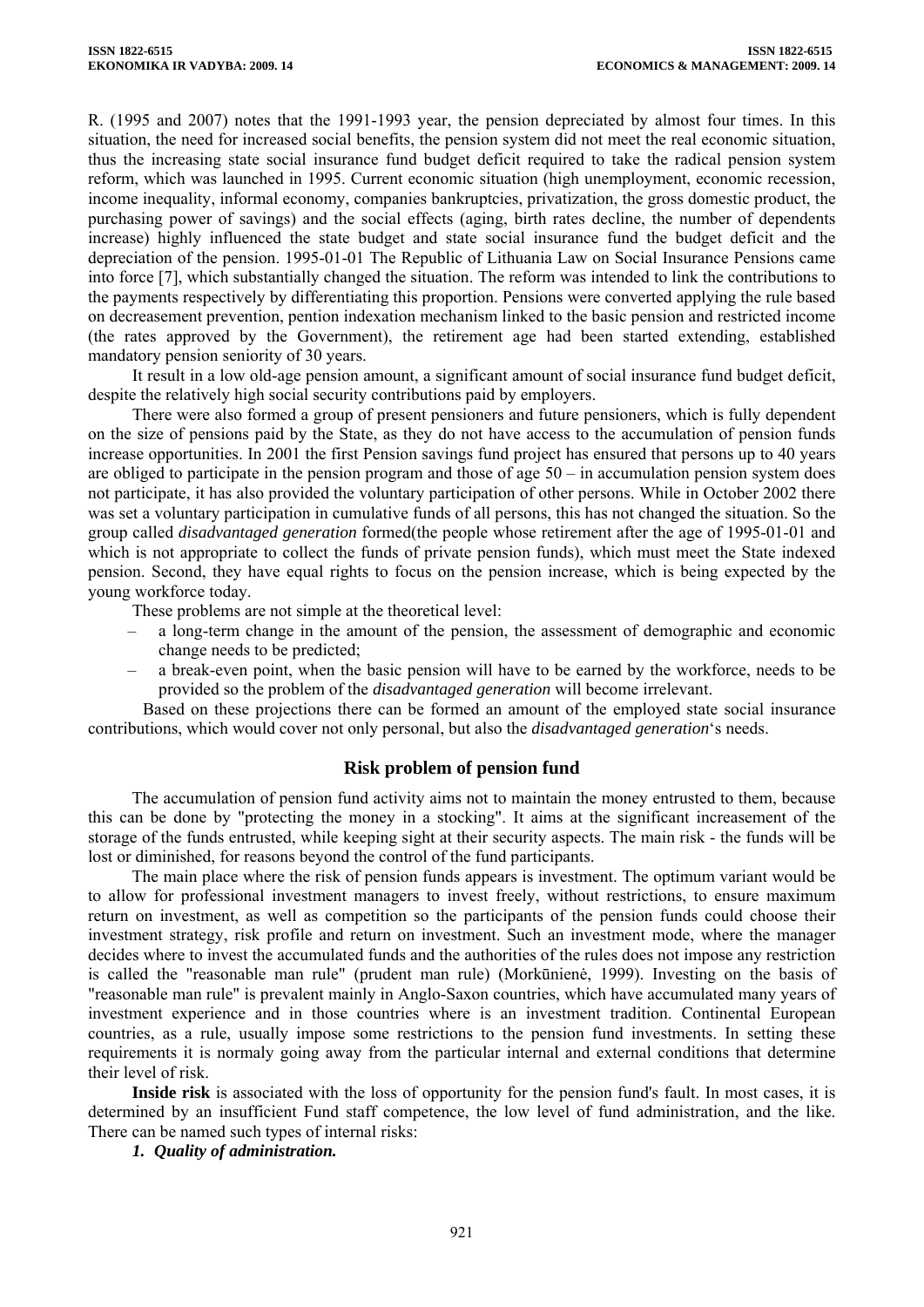- 1.1.Maladministration, i.e. improperly kept financial records, inadequate pension fund management, the inappropriate responsibility. Very often, inappropriate investments are determined by the other activities not related to the pension fund purposes. Outstanding legal and administrative framework. It is often ambiguous, incomplete. It is necessary to conduct the annual independent audit. It is necessary to ensure the independence of the depositary to the pension fund and its management company. Internal decision-making control. Ability to hire a management company, which, in turn, could be required for suitable action, as well as the management requirements. Civil liability of managers.
- 1.2.High fund management costs of the participant, who develops for improper annuities fund management, funds being lost due to banks, financial intermediaries, depository office.

# *2. The human factor influence.*

- 2.1. The human factor is related to the lack of staff competence, their low level of responsibility. Financial markets ussually lack of specialists and those working are in the lack of theoretical knowledge and practical experience.
- 2.2. Discrimination of participants of pension funds taking other participants into account.

# *3. Influence of the internal legal regulation.*

- 3.1. Restrictions on the participants to leave the fund, discrimination of the participants of small pension funds.
- 3.2. Misuse of assets evaluation, possibility to transfer responsibility for the management company employed.
- 3.3. Improperly conducted the reorganization and liquidation of pension funds. Certain principles, but not the detailed arrangements to be implemented as a reorganization, liquidation or other reorganization procedure must be established by law. State supervision should be informed. Possible reorganization of project approval. Compulsory liquidation or bankruptcy case, state oversight should have a greater role, as may be necessary to protect the interests of the participants.
- 3.4. Participants in the unfavorable conditions of participation changes. The participant should have the right to freely exit the fund if there are changes of pension rules.

**Outside risk** is associated with possible loss of funds due to reasons independant from the pension fund. This shift in the classical approach has economic, legal and social environments.

*1. Economic environment* is being shaped by the number participants of pension fund activities. Pension funds as well as other financial institutions' activities and the environment is affected by other activities related to their players. Pension funds activity is being affected by:

- 1.1. Banking system. Pension funds depository can only be banks, so the pension funds' accumulated funds may be lost as a result of the insolvency of banks, inadequate execution of its functions. To minimize this risk, only a financially sound commercial banks should be entitled to the pension fund depositaries. The legislation must ensure the financial responsibility for damage and loss of salary to pension funds if the bank - a depository improperly carried out its functions.
- 1.2. Securities market intermediaries (brokerage firms and commercial banks). Given that the funds accumulated in pension funds invested in securities through the securities market intermediaries (only they have the right to act on a stock exchange), it is necessary to properly regulate the separation of pension fund assets from the estate agents in order to avoid the loss of property on the latter's fault.
- 1.3. Pension funds. They now lack of mutual competition. There is no fundamental difference between them.

The examination of the external economic environment, requires to draw attention to the recent very significant factor affecting - the *global financial crisis*. It is an example of the impact of factors which cross different countries, and even go out of EU frames.

No less important are internal economic factors, which determine the level of unemployment, living standarts, education level, and contributions to retirement funds rate.

*2. Legal environment* is shaped by the Pension Funds Act [8], which forms the operational content of the interaction between the different supervisory authorities, the procedures for their implementation mechanism. However, the application of practices enabled the clarification of a number of areas for improvement.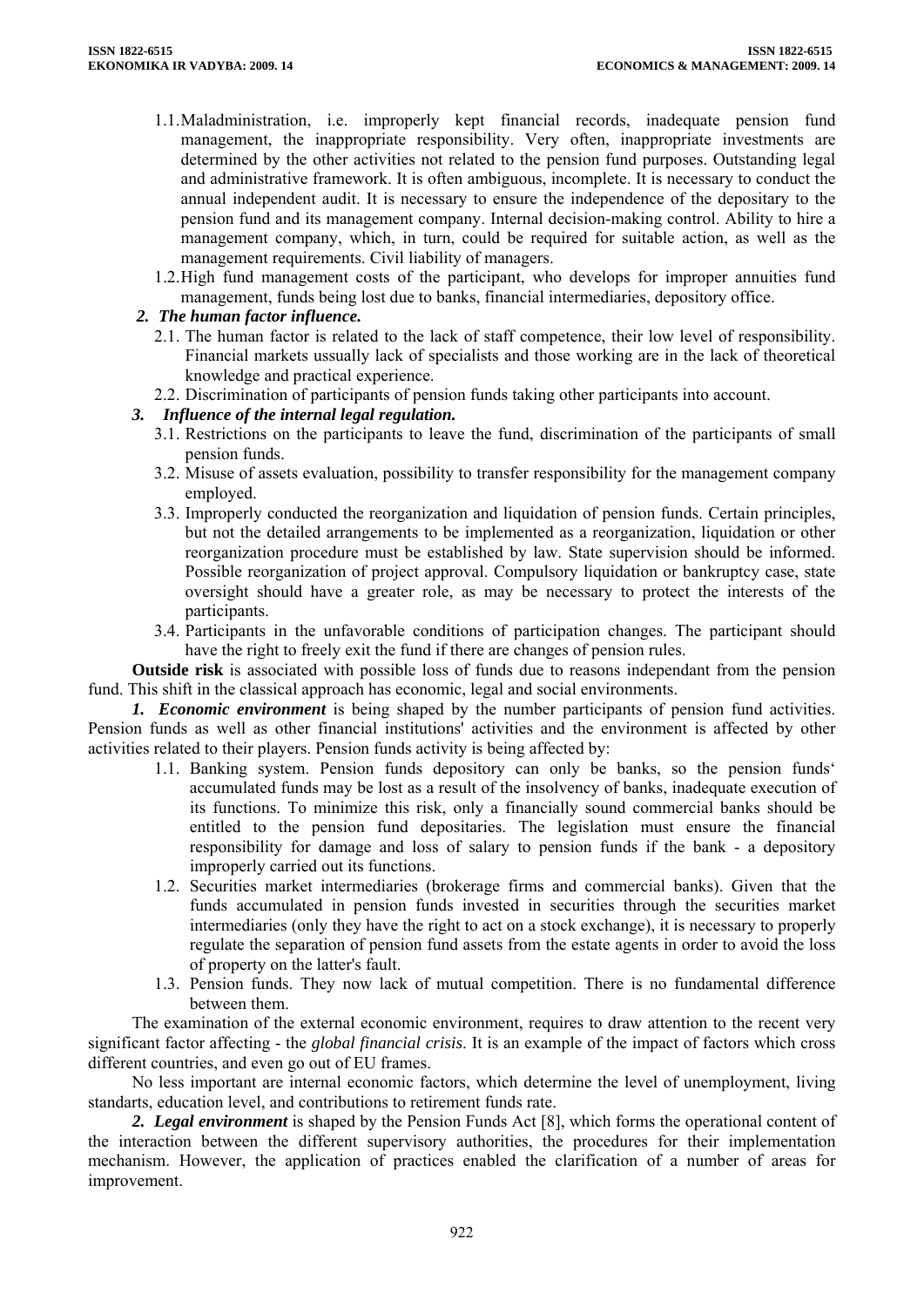The Law Article 6, paragraph 1 names the **restrictive norms of the risk of pension fund**: capital adequacy, liquidity, the maximum open position in foreign currency. However it is questionable, whether the commercial banks by the standards of the transfer of pension funds have purposeful activity regulation.

Pension funds face the challenge of accumulated fund participant age income, by investing the contributions in securities. Unlike commercial banks, pension funds can provide a sufficiently clear view when and how to learn, pension funds are not re-loaned but invested, so there is no reason to identify the liquidity and capital adequacy, the maximum open position in foreign currency ratio, even when investment in Lithuania market would be more risky. Pension fund investment security and liquidity of the Act provides for an investment portfolio diversification requirement. These standards are not similar to operating insurance companies. This does not reduce the security of pension funds, but would reduce the influence of controling authorities, to allow pension funds greater flexibility to pursue its activities, non-freezing funding, and pension funds, participants will be able to accumulate more wealth in old age.

Pension Funds Act 35, paragraph 3 provides the possibility of the Securities Commission **to limit pension fund investments** in commercial banks' deposits and securities. Pursuant to this provision, the Securities Commission has adopted a resolution "On the pension scheme assets investment restrictions", which provide for maximum rates of investment in securities, depending on their type, issuer and investment geography.

Subjective choice of restrictions does not increase the size of pension fund investment security, but reduces the opportunities for pension funds to invest in safe securities, regardless of their type, issuer, or investment strategy. To increase the investment security is sufficient of a diversified investment portfolio requirement, therefore, additional restrictions should be abandoned.

To avoid over-concentration and affecting corporate governance, it is appropriate to determine the 10% limitation for the acquisition of one company securities. Limitations of risk is usually a requirement to invest in liquid, or the international rating agency of the rating companies issued securities. Conflicts of interest are being addressed in the asset transfer prohibition on transactions between related persons. It is important to mark the international diversification of investments. This is particularly important for small countries such as Lithuania, where it is important to assess the two factors - pension funds accumulated funds to promote local economic growth and investment yield, and increase of security. Depending on the internal and external conditions both variants are possible potential market for foreign investment promotion and also restriction.

Investment regulation also depends on the accumulation (or self-binding) method. Given that compulsory collection of individual case is forced to join the pension fund, the government usually applies certain restrictions on investment. Desire to regulate the investment is determined also by the fact that the Government has guaranteed a minimum level of benefits. Therefore, limits are being set to ensure diversification of investment instruments in accordance with the type, the one purchased by the issuer's securities.

Practice shows that the investment regulation is more efficient when there are maximum limits (,,no more than") rather than the minimum ("at least"). Lack of the minimum of restrictions is that the composition of the investment portfolio depends mainly on the State set limits, without freedom of choice for investment managers and pension fund participants. On the other hand, setting of minimum limits reduces the possibility of competing in the investment strategy, which affects the return on investment, while at the same time, and pension fund participants.

32 Art. Paragraph 2 provides that each program, the pension fund has **a commitment to pay a specified amount of annual yields.** This requirement obliges the funds, because the discharge potential is not known in advance, and thus increases the fund's operating risk. In addition, such a requirement is a declarative one, whereas the pension fund may be also set at zero yields. This requirement provokes a high standard injections diversification and yield forecasting.

Legislation provides the opportunity to establish a pension fund that guarantees a specific pension fund yields, but at present none of the pension funds operating in Lithuania do not guarantee a fixed yield, and does not guarantee the size of a future pension (annuity). According to the Securities Commission report on the activities of the 2008 31 December Lithuania had 9 III pillar pension funds, which were managed by the 5 management companies. III pillar pension funds had the number of participants about 21.5 thousand. [9]. It is doubtful whether the accumulation of pension system, which is financed by social insurance premiums, would increase the pension amount.

Implementation of the above mentioned proposals would submit more favorable conditions for the pension funds to act as the market changes, to promote "internal" efficiency of the issuers, to reduce the influence of authorities, pension funds would allow participants to accumulate more wealth in old age.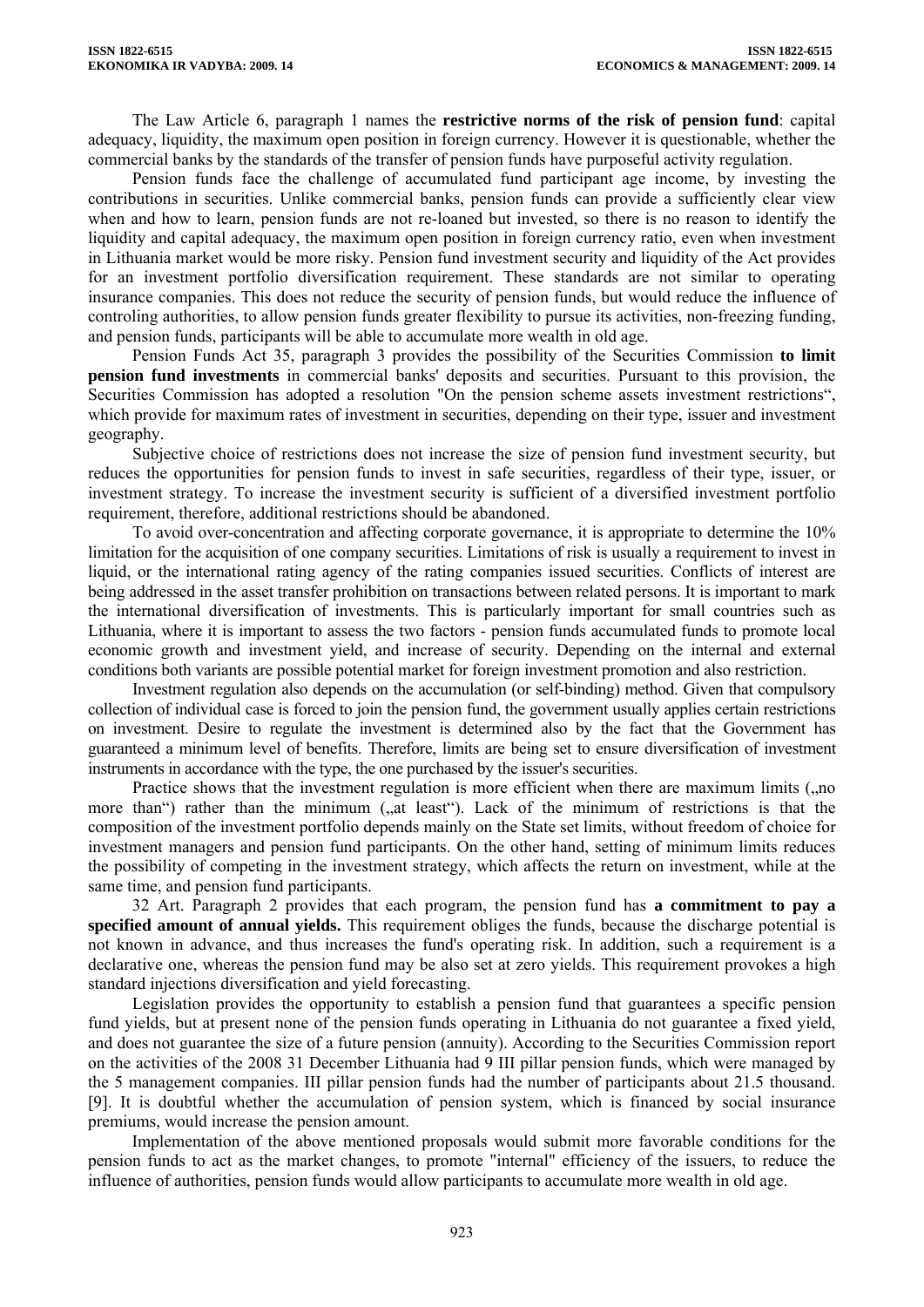*3*. *Social environment* determines the risk which is associated with the attitude of the participants of pension funds in terms of the ongoing pension reform, the trust and the economic environment. It must be recognized that the social environment can not be seen as very favorable. This leads to:

- Certain approach to the state institutions and increased pension reliability;
- The economic situation of instability, financial crisis, banking crisis decreases the confidence of private entities, which implement the pension reform;
- The rough legislative framework of pension reform, rapid correction also decreases the confidence in the pension reform;
- Lack of the responsibility of younger generation for its future level. This phenomenon is characteristic not only to Lithuania, but also to the younger generation of developed countries. Recently received funds are spent to meet the needs of today hopeing that future issues will be resolved at a later date, usually in anticipation of government aid to their decision.

One of the pension fund safe activities is ensured by strengthening of public relations, publicity and transparency of information. This is primarily related to the requirement to cover objectively the expected pension funds investment results, as well as the other information set by rules that the pension fund participants could properly select the most effective option. In particular, it is indeed important to ensure the investment results of the calculation methodology, so the results are comparable. Pension funds, only having detailed information about the acquisition of securities or other assets, could properly invest the accumulated funds. Therefore, the information must be well-timed.

# **Diversity of the accumulation potential**

Pension ensures the subsistence level, which can be realized in various ways. Some of them are not actively promoted, but at high risk of pension funds or low efficiency, can not be excluded. Each way of savings at a different level combines the private and the public interest.

**The private interest** is expressed by the maximum possible monetary gains - money-saving efficiency and security - the lowest risk. Choice here is often the result of individual personality, penchant for risk.

**Public interest** is expressed as well as the safety of money - the lowest risk, because the money is safe, although not directly the State takes the responsibility. This is being showed also by today's global financial crisis, an example where virtually all the world's governments has assumed additional responsibilities to reduce the effects of the crisis, implicitly acknowledging their guilt. A second major interest - the involvement of those collected funds in the country's economy, but it also depends on the pool level of security assurance.

There can be such storage methods:

- Participation in the II, III step saving, or the additional retirement with varying degrees of risk;
- Purchase of shares or bonds;
- Life cumulative or investment insurance;
- Keeping money in banks;
- Storage of money "in a stocking";
- Illegal financial activities.

*1. II, III stages and additional pension savings*. Everyone who has chosen to accept stage II of the pension contract, refuses a part of the pensions paid by the State. All other social security guarantees remain. The decision to participate in the II pillar pension funds is very significant, prior to its adoption it is necessary to evaluate a number of factors, since the cases of the return only in the state social insurance pension remain uncertain.

Third pillar pension funds - the funds in which it is possible to accumulate money in addition to oldage pension. Third pillar pension funds operate in the same principle as an additional pension insurance. There are provided different risk and return of investment options:

- Conservative investment low risk and low expected profitability;
- Sustainable investment the average risk and average expected profitability;
- Active investment high risk and high expected profitability.

Additional pension - a service which aims to ensure a higher-income insured retirement. Middle and higher incomes receiving persons reserve their spare money for retirement as a single insurance premium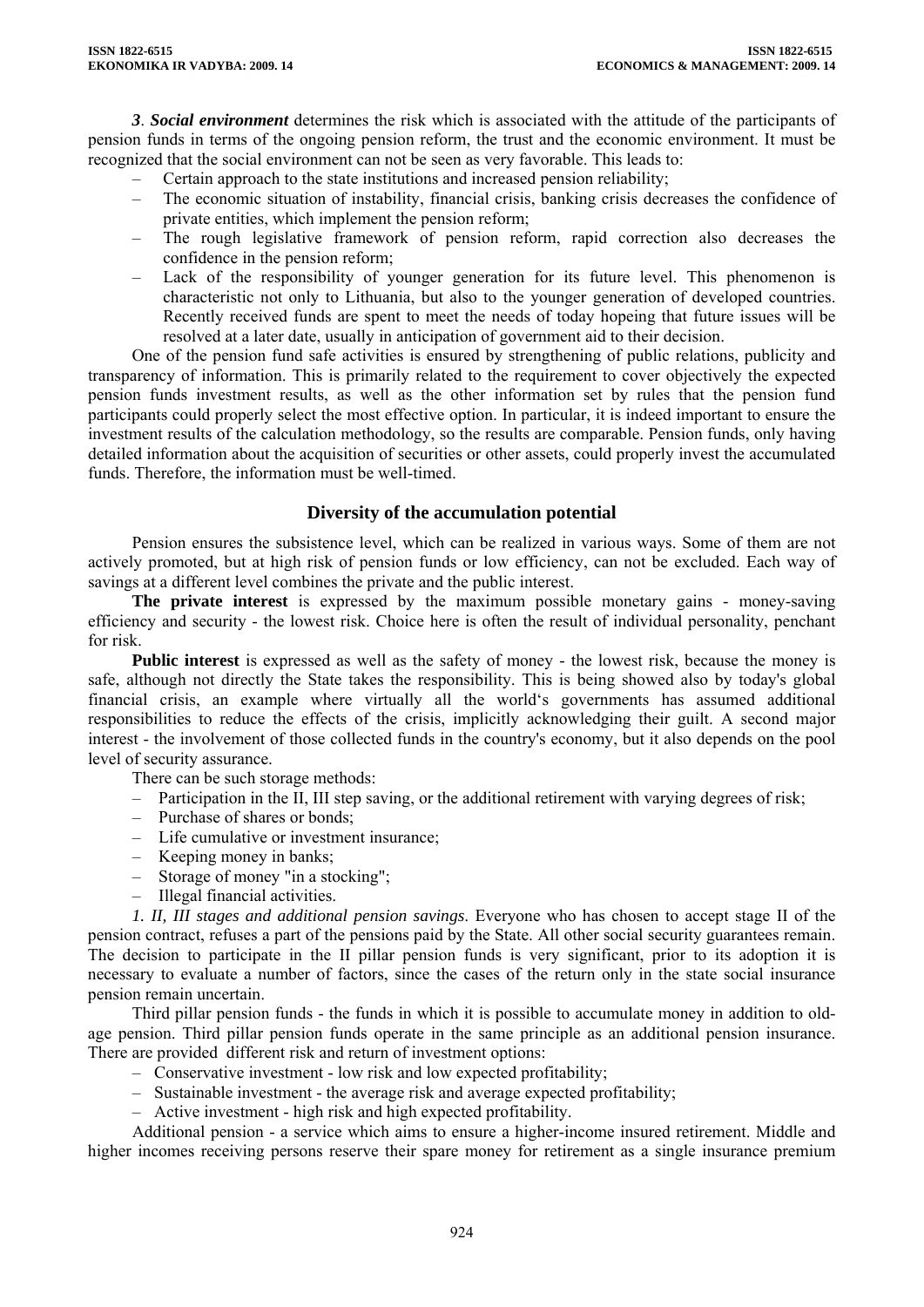form. Pension insurance is associated with long-term investment, so before the decision all the possible environmental changes must be very carefully considered.

The main problem in the context of this option, relatively low past profitability and vague accumulation models. Exploring the attractivity of this option these deficiencies need to be assessed.

*2. Acquisition of shares or bonds.* This savings model is being used by people of higher income. This is risky, profitable version which requires competence, particularly in the purchase of shares, what makes it being used by the limited circle of the population. A characteristic feature of this variation - insertion expediency: the awarding himself selects the direction of insertion, and thus promote one or another business.

Investment into debt securities - bonds is an attractive way. So the bond holder receives a fixed rate of interest and even in the company's bankruptcy case has priority over the shareholders receive the liquidation of the assets. In particular, there are possibilities to obtain high state guarantees purchasing securities.

Therefore, this storage option is quite an attractive one, and can compete with the first variant of the accumulation.

*3. Savings and investment insurance*. Cumulative life insurance - this is a traditional life insurance, when the periodic payment of premiums save some money and the amount of the guaranteed accumulation interest for the future.

Investment life insurance - the insurance service devoted to a maximum security benefits seeking and unafraid of the risk taking people when the share of insurance premiums invested to earn more than 3% per year. Investment life insurance differ from other types of life insurance in that part of contributions to investments, hoping to obtain more profit than the fixed rate. Therefore, it is this branch of life insurance worth insurance for persons interested in the investment, because the final accumulated sum of money will depend on how successful investing appears.

By its contents and the realization way this variant is close to the first version of saving. The advantage is that there is no long-term attachment to one of saving the species.

*4. Accumulation of funds in banks.* Banks are actively involved in the above mentioned storage options, so taking part in them, we demonstrate trust to the banks. Due to the financial crisis, the emergency decree adopted on deposits up to EUR 100000 hedges, should further increase confidence in banks. It can be argued, that the times of "Sekundes" bank has passed so the people can more readily hold the money in banks both in short-term and term deposits, and thus collect the money for an old age.

*5. Money storage "in a stocking"* is normal for older people. It is the storage method of small amounts of money. Life experience shaped the lack of trust to the state system syndrome that is often transmitted to children and grandchildren. This option is not acceptable to public view, because money kept "in a socking" is considered to be not in the welfare of the public money.

*6. Illegal financial activities*. This is unacceptable, culpable way of saving money, giving loans to the illegal business, and the like. This can be lucrative, but illegal activity so will not be discussed in this paper.

As one can see, there may be a variety of storage options. Often they are very close - applicable alternative to a retirement insurance. It can be argued that the pension should be based on the popularity of a series of adjustments. In our view, it is necessary to consider the following aspects of the problem:

- Reduce administrative costs. Until now, no Lithuanian act did not oblige insurance companies to make the contract administration charges are applied in public - thus increasing distrust of the system;
- Required explicit incorporation of the compensation calculation. Because they are virtually impossible for long period (increasing age of the population, inflation, the economic situation change, and so on.). There should be the minimum accumulation rate guarantee. The responsibility for the failures must not only be on the insurer, but also on the pension funds that are the organizers.
- The reduction of the insurance contracts of the tightening of the insurer. The insurer is subject to a penalty for non-payment fees, early termination of the contract etc. Open-mindedness in this area is necessary to increase the attractiveness factor;
- -Also the unpopular idea should be considered that the decline of SODRos contributions does not affect those who don't insure additional accrual insurance. Certainly, there should be other forms of collection of personal use assessed. One of the criteria for the application of this claim can be obtained by income level.

Only the resolution of these problems can increase the pension funds and the implementation of accrual, more attractive, effective functioning of pension funds system.